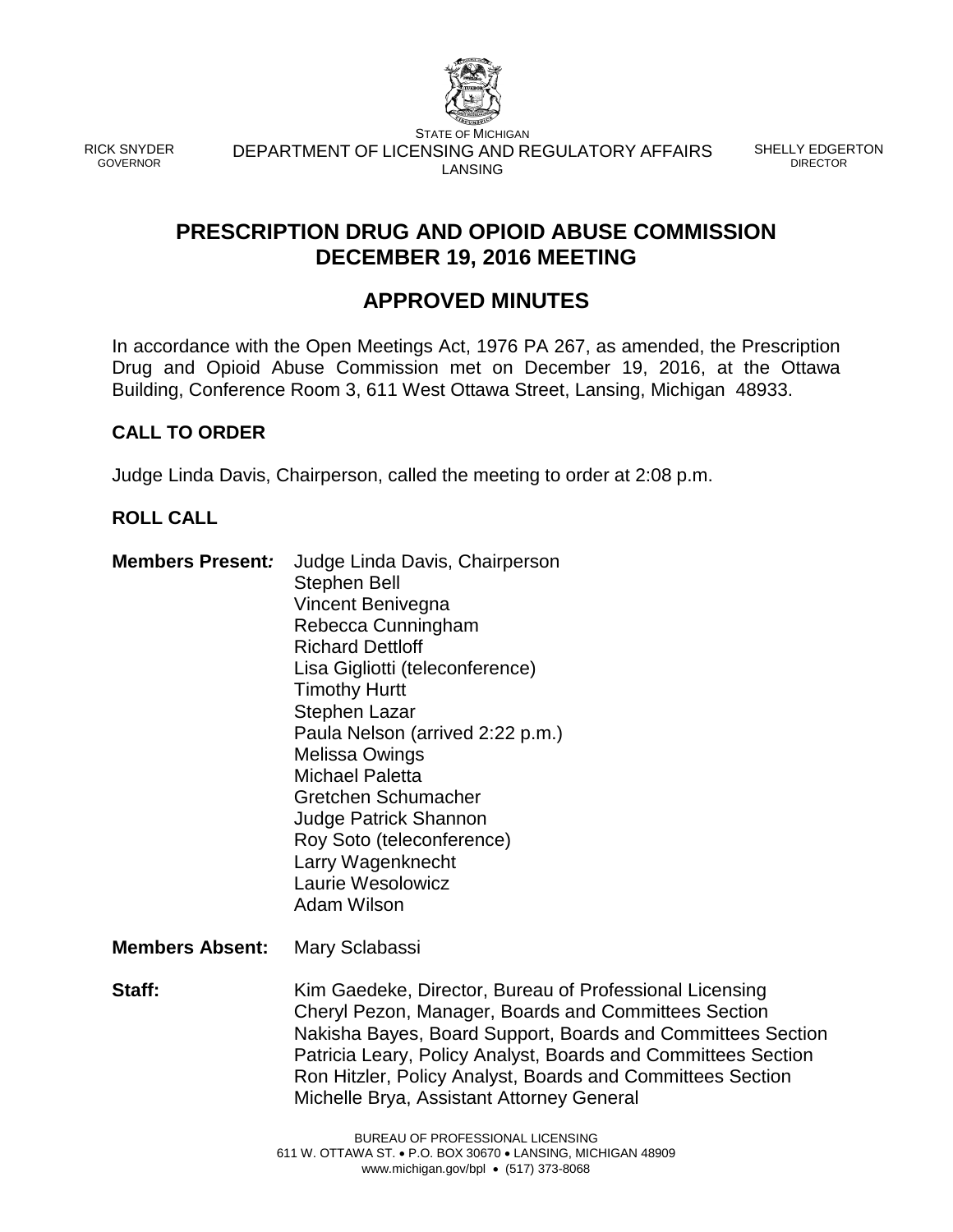Prescription Drug and Opioid Abuse Commission Meeting Minutes December 19, 2016 Page 2 of 5

> Carol Isaacs, Assistant Attorney General Dr. Debra Pinals, Department of Health and Human Services Col. W. Thomas Sands, Michigan State Police

#### **APPROVAL OF AGENDA**

MOTION by Bell, seconded by Wagenknecht, to approve the Agenda as presented.

A voice vote followed.

MOTION PREVAILED

#### **INTRODUCTION OF MEMBERS**

Davis introduced herself as the Chair and provided some of her background. She requested all members and staff present introduce themselves as well.

After the introductions, Davis addressed the Commission. She noted that the greatest battle the Commission will be facing is the treatment of addiction. They are charged with addressing addiction as it is a 24/7 problem. Davis explained that members are welcome to participate in more than one subcommittee. Once the committees are established, Davis would like to be kept abreast of what is going on within the committees.

#### **EXECUTIVE ORDER AND CHARGE OF THE COMMISSION**

Davis directed the Commission members to the Executive Order and opened the floor to any questions the members may have regarding the Commission.

Wagenknecht requested clarification on any hard deadlines the Commission and Subcommittees may have.

Pezon explained the Commission is set for a two-year period. Per the Executive Order, annual reports are required.

Davis added that she would like to see quarterly reports from the subcommittees once they have begun to meet.

#### **PRESENTATION: REGIONAL JUDICIAL OPIOID INITIATIVE**

Judge Geno Salomone introduced himself, he is a Judge for the 23rd District Court in Wayne County. Judge Salomone is also the president of Taylor Conservatory Foundation. He is also a part of an Initiative established by the Ohio Supreme Court and BJA, where Michigan is one of the nine original states that participated in a Regional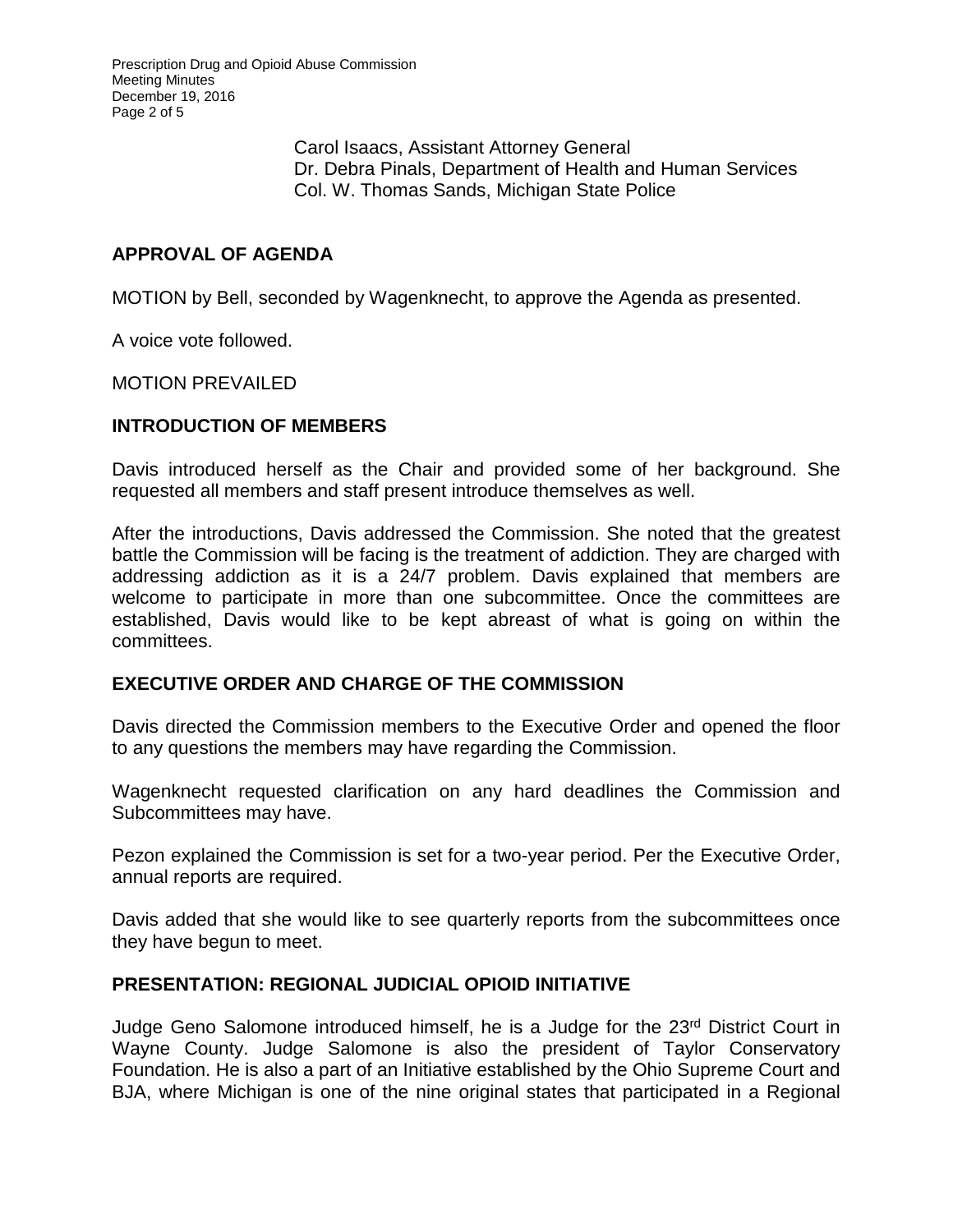Prescription Drug and Opioid Abuse Commission Meeting Minutes December 19, 2016 Page 3 of 5

Judicial Summit to discuss opioid and substance abuse issues and develop solutions. Judge Salomone explained the treatment courts consist of several sub-courts; sobriety courts, drug courts, and Veterans' courts.

Judge Salomone described there are six target areas of the Initiative.

- 1. Mandatory Prescriber Education
- 2. Prescriber Guidelines
- 3. Eliminating Pill Mills
- 4. Prescription Drug Monitoring
- 5. Increased Access to Naloxone
- 6. Availability of Treatment Providers & Medication Assisted Treatment

Judge Salomone let the Commission know that he and the rest of the Michigan participants of this Ohio Regional Judicial Initiative would be willing to assist the Commission in any way as the Commission continues its work.

## **PRESENTATION: MICHIGAN AUTOMATED PRESCRIPTION SYSTEM (MAPS) UPDATE**

Kim Gaedeke explained that the Bureau of Professional Licensing (BPL) is responsible for administering the Michigan Automated Prescription System (MAPS). BPL began the process of replacing MAPS in October 2016 by securing Appriss as the vendor. The data migration was scheduled to being on December 19, 2016. All data from January 1, 2012 up to December 5, 2016 will be transferred from MAPS to Appriss. The migration and integration are currently running on schedule. The anticipated launch date for the new system is April 4, 2017.

Dettloff inquired about how broad the site testing will be when it is first utilized.

Gaedeke explained there has been advance interest from several providers. The anticipated release of the first site testing will be January or February 2017. The test will be sent to those providers who had expressed interest in advance. The site test is expected to be accessible online instead of having to travel to a testing facility.

Paletta wanted to know what will happen for users who ignore the notifications to register to MAPS and then attempt to log in later.

Gaedeke explained that once MAPS is transitioned to the new Appriss software, called PMP Aware, prescribers who try to access MAPS through the current route will be either re-directed or receive a message with instructions on where to register and login.

Schumacher inquired if providers will be able to access the Appriss system via their EMR and EHR systems.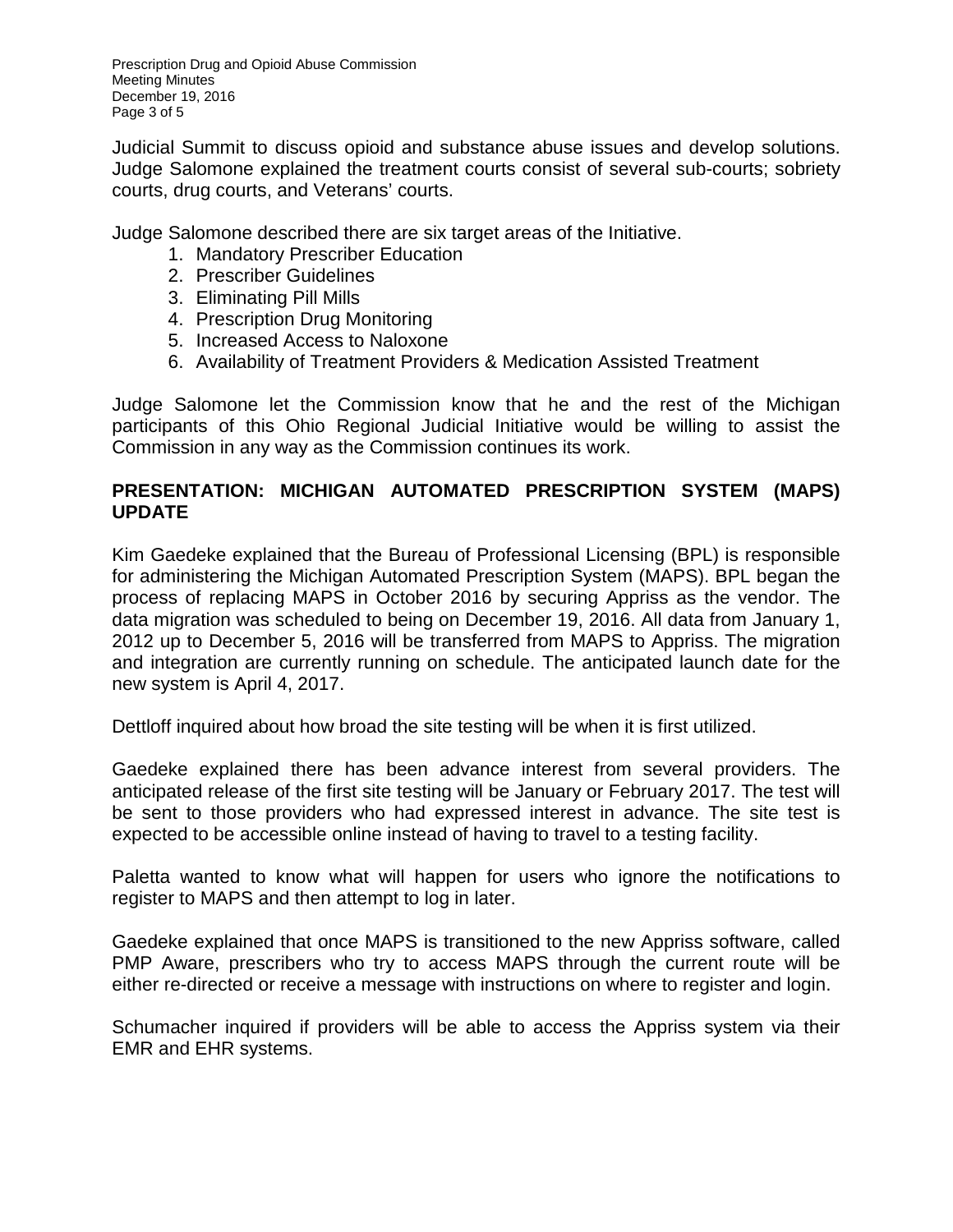Prescription Drug and Opioid Abuse Commission Meeting Minutes December 19, 2016 Page 4 of 5

Gaedeke stated the State received a federal BJA (Bureau of Justice Administration) grant to pilot integrations from a few EMR systems and details of the project and implementation would not occur until after the new system is in place. There is one EMR vendor in Michigan that has already integrated with MAPS and there other groups that are in process of integrating or waiting until after the current MAPS is replaced with the new system to integrate.

Davis complimented BPL for the timeframe in which the new MAPS implementation has begun. The original timeline the Task Force had been quoted was up to two years; BPL has started implementation well ahead of that timeline.

Isaacs communicated her compliments to BPL for their timeliness as well.

## **REVIEW TASK FORCE REPORT**

Davis directed the Commission to the Subcommittee and Task Force Recommendation Summary.

Pinals inquired if it is the intent of the subcommittees to be broken down in a similar layout to those reflected in the Task Force.

Davis explained that the summary lists the subcommittees as well as provides a layout of the goals for each of the subcommittees.

#### **APPOINTMENT OF SUBCOMMITTEES**

Davis stated she does have the original subcommittee selections of the members. She requested that the members review the summary provided and notify her by Friday, December 23, 2016 of any changes to their requests. Davis explained notices will be sent by email next week appointing the subcommittees.

#### **NEXT MEETING DATES**

Davis directed the Commission to the list of meeting dates for 2017 and 2018. She explained that the subcommittees and their assigned BPL analysts and staff will work out their meeting dates once the appointments are final.

Wagenknecht inquired how long to anticipate the Commission meetings to run from here on out.

Pezon explained that it will vary based on what needs to be addressed in the meeting. Hopefully, not longer than two hours.